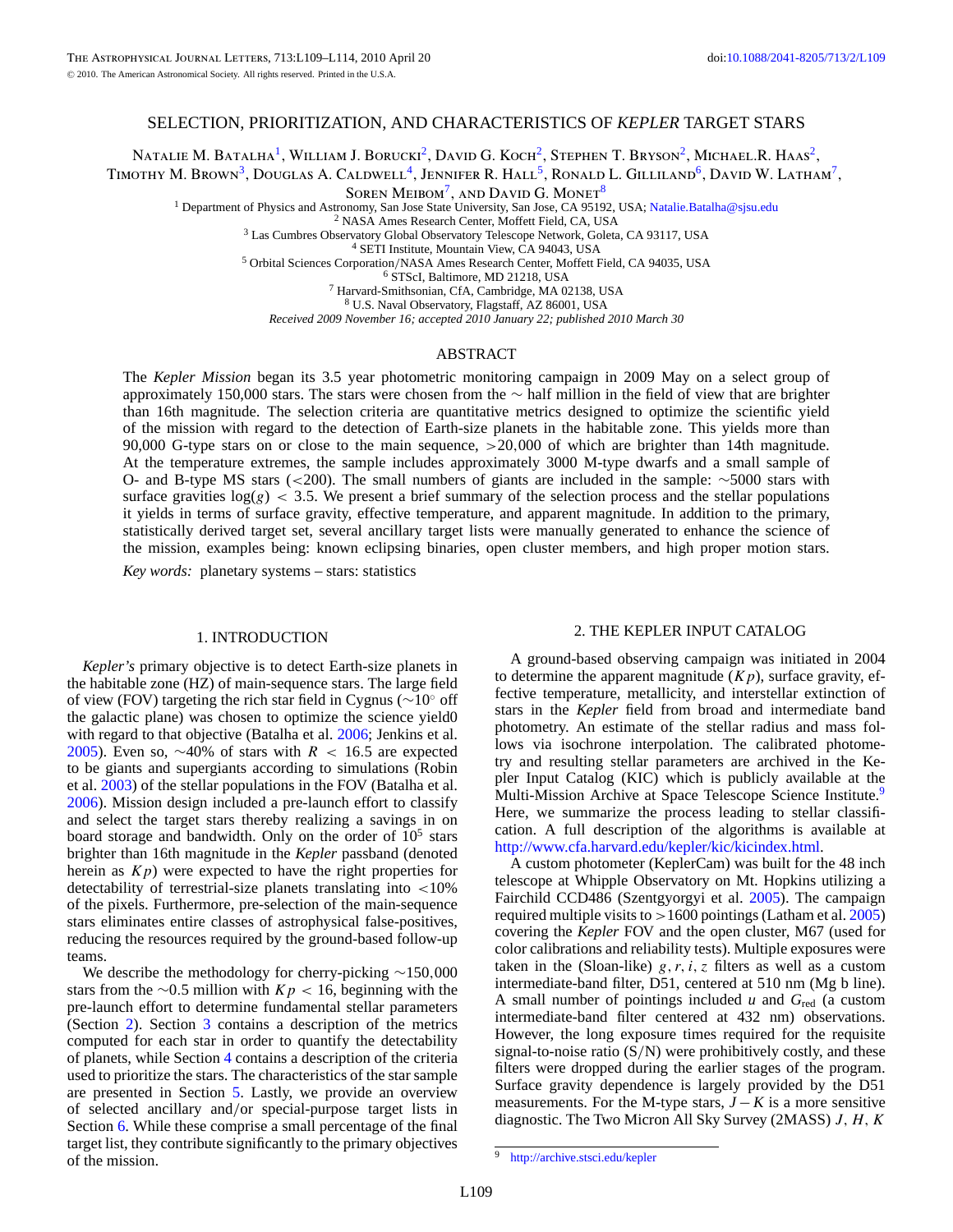|                                                                                                                                                                                                                                                                                                                                                                                                                                                                                                                                                                                                                                                                                                                                                                                                                                                                                                                                                                                                                                                                                                                                                                                                                                                                                      | <b>Report Documentation Page</b>                                                                     | Form Approved<br>OMB No. 0704-0188 |                                                    |                                  |                                           |  |  |  |
|--------------------------------------------------------------------------------------------------------------------------------------------------------------------------------------------------------------------------------------------------------------------------------------------------------------------------------------------------------------------------------------------------------------------------------------------------------------------------------------------------------------------------------------------------------------------------------------------------------------------------------------------------------------------------------------------------------------------------------------------------------------------------------------------------------------------------------------------------------------------------------------------------------------------------------------------------------------------------------------------------------------------------------------------------------------------------------------------------------------------------------------------------------------------------------------------------------------------------------------------------------------------------------------|------------------------------------------------------------------------------------------------------|------------------------------------|----------------------------------------------------|----------------------------------|-------------------------------------------|--|--|--|
| Public reporting burden for the collection of information is estimated to average 1 hour per response, including the time for reviewing instructions, searching existing data sources, gathering and<br>maintaining the data needed, and completing and reviewing the collection of information. Send comments regarding this burden estimate or any other aspect of this collection of information,<br>including suggestions for reducing this burden, to Washington Headquarters Services, Directorate for Information Operations and Reports, 1215 Jefferson Davis Highway, Suite 1204, Arlington<br>VA 22202-4302. Respondents should be aware that notwithstanding any other provision of law, no person shall be subject to a penalty for failing to comply with a collection of information if it<br>does not display a currently valid OMB control number.                                                                                                                                                                                                                                                                                                                                                                                                                   |                                                                                                      |                                    |                                                    |                                  |                                           |  |  |  |
| 1. REPORT DATE<br>20 APR 2010                                                                                                                                                                                                                                                                                                                                                                                                                                                                                                                                                                                                                                                                                                                                                                                                                                                                                                                                                                                                                                                                                                                                                                                                                                                        |                                                                                                      | 2. REPORT TYPE                     |                                                    | <b>3. DATES COVERED</b>          | 00-00-2010 to 00-00-2010                  |  |  |  |
| <b>4. TITLE AND SUBTITLE</b>                                                                                                                                                                                                                                                                                                                                                                                                                                                                                                                                                                                                                                                                                                                                                                                                                                                                                                                                                                                                                                                                                                                                                                                                                                                         |                                                                                                      |                                    |                                                    | 5a. CONTRACT NUMBER              |                                           |  |  |  |
|                                                                                                                                                                                                                                                                                                                                                                                                                                                                                                                                                                                                                                                                                                                                                                                                                                                                                                                                                                                                                                                                                                                                                                                                                                                                                      | Selection, Prioritization, And Characteristics Of Kepler Target Stars                                |                                    |                                                    | <b>5b. GRANT NUMBER</b>          |                                           |  |  |  |
|                                                                                                                                                                                                                                                                                                                                                                                                                                                                                                                                                                                                                                                                                                                                                                                                                                                                                                                                                                                                                                                                                                                                                                                                                                                                                      |                                                                                                      |                                    |                                                    |                                  | 5c. PROGRAM ELEMENT NUMBER                |  |  |  |
| 6. AUTHOR(S)                                                                                                                                                                                                                                                                                                                                                                                                                                                                                                                                                                                                                                                                                                                                                                                                                                                                                                                                                                                                                                                                                                                                                                                                                                                                         |                                                                                                      |                                    |                                                    | 5d. PROJECT NUMBER               |                                           |  |  |  |
|                                                                                                                                                                                                                                                                                                                                                                                                                                                                                                                                                                                                                                                                                                                                                                                                                                                                                                                                                                                                                                                                                                                                                                                                                                                                                      |                                                                                                      | 5e. TASK NUMBER                    |                                                    |                                  |                                           |  |  |  |
|                                                                                                                                                                                                                                                                                                                                                                                                                                                                                                                                                                                                                                                                                                                                                                                                                                                                                                                                                                                                                                                                                                                                                                                                                                                                                      |                                                                                                      |                                    |                                                    | 5f. WORK UNIT NUMBER             |                                           |  |  |  |
| 7. PERFORMING ORGANIZATION NAME(S) AND ADDRESS(ES)<br>U.S. Naval Observatory, Flagstaff, AZ, 86001                                                                                                                                                                                                                                                                                                                                                                                                                                                                                                                                                                                                                                                                                                                                                                                                                                                                                                                                                                                                                                                                                                                                                                                   |                                                                                                      |                                    | 8. PERFORMING ORGANIZATION<br><b>REPORT NUMBER</b> |                                  |                                           |  |  |  |
| 9. SPONSORING/MONITORING AGENCY NAME(S) AND ADDRESS(ES)                                                                                                                                                                                                                                                                                                                                                                                                                                                                                                                                                                                                                                                                                                                                                                                                                                                                                                                                                                                                                                                                                                                                                                                                                              |                                                                                                      |                                    |                                                    | 10. SPONSOR/MONITOR'S ACRONYM(S) |                                           |  |  |  |
|                                                                                                                                                                                                                                                                                                                                                                                                                                                                                                                                                                                                                                                                                                                                                                                                                                                                                                                                                                                                                                                                                                                                                                                                                                                                                      |                                                                                                      |                                    | 11. SPONSOR/MONITOR'S REPORT<br>NUMBER(S)          |                                  |                                           |  |  |  |
| 12. DISTRIBUTION/AVAILABILITY STATEMENT                                                                                                                                                                                                                                                                                                                                                                                                                                                                                                                                                                                                                                                                                                                                                                                                                                                                                                                                                                                                                                                                                                                                                                                                                                              | Approved for public release; distribution unlimited                                                  |                                    |                                                    |                                  |                                           |  |  |  |
|                                                                                                                                                                                                                                                                                                                                                                                                                                                                                                                                                                                                                                                                                                                                                                                                                                                                                                                                                                                                                                                                                                                                                                                                                                                                                      | <b>13. SUPPLEMENTARY NOTES</b><br>The Astrophysical Journal Letters, 713: pgs.109L114, 2010 April 20 |                                    |                                                    |                                  |                                           |  |  |  |
| 14. ABSTRACT<br>The Kepler Mission began its 3.5 year photometric monitoring campaign in 2009 May on a select group of<br>approximately 150,000 stars. The stars were chosen from the $∼$ ; half million in the field of view that<br>are brighter than 16th magnitude. The selection criteria are quantitative metrics designed to optimize the<br>scientific yield of the mission with regard to the detection of Earth-size planets in the habitable zone. This<br>yields more than 90,000 G-type stars on or close to the main sequence, >20,000 of which are brighter than<br>14th magnitude. At the temperature extremes, the sample includes approximately 3000 M-type dwarfs and<br>a small sample of $O$ - and B-type MS stars $(200). The small numbers of giants are included in the sample:∼5000 stars with surface gravities log(g) < 3.5. We present a brief summary of the selection processand the stellar populations it yields in terms of surface gravity, effective temperature, and apparentmagnitude. In addition to the primary, statistically derived target set, several ancillary target lists weremanually generated to enhance the science of the mission, examples being: known eclipsing binaries, opencluster members, and high proper motion stars.$ |                                                                                                      |                                    |                                                    |                                  |                                           |  |  |  |
| <b>15. SUBJECT TERMS</b>                                                                                                                                                                                                                                                                                                                                                                                                                                                                                                                                                                                                                                                                                                                                                                                                                                                                                                                                                                                                                                                                                                                                                                                                                                                             |                                                                                                      |                                    |                                                    |                                  |                                           |  |  |  |
| 16. SECURITY CLASSIFICATION OF:                                                                                                                                                                                                                                                                                                                                                                                                                                                                                                                                                                                                                                                                                                                                                                                                                                                                                                                                                                                                                                                                                                                                                                                                                                                      |                                                                                                      |                                    | 17. LIMITATION OF<br><b>ABSTRACT</b>               | 18. NUMBER<br>OF PAGES           | 19a. NAME OF<br><b>RESPONSIBLE PERSON</b> |  |  |  |
| a. REPORT<br>unclassified                                                                                                                                                                                                                                                                                                                                                                                                                                                                                                                                                                                                                                                                                                                                                                                                                                                                                                                                                                                                                                                                                                                                                                                                                                                            | b. ABSTRACT<br>unclassified                                                                          | c. THIS PAGE<br>unclassified       | Same as<br><b>Report (SAR)</b>                     | 7                                |                                           |  |  |  |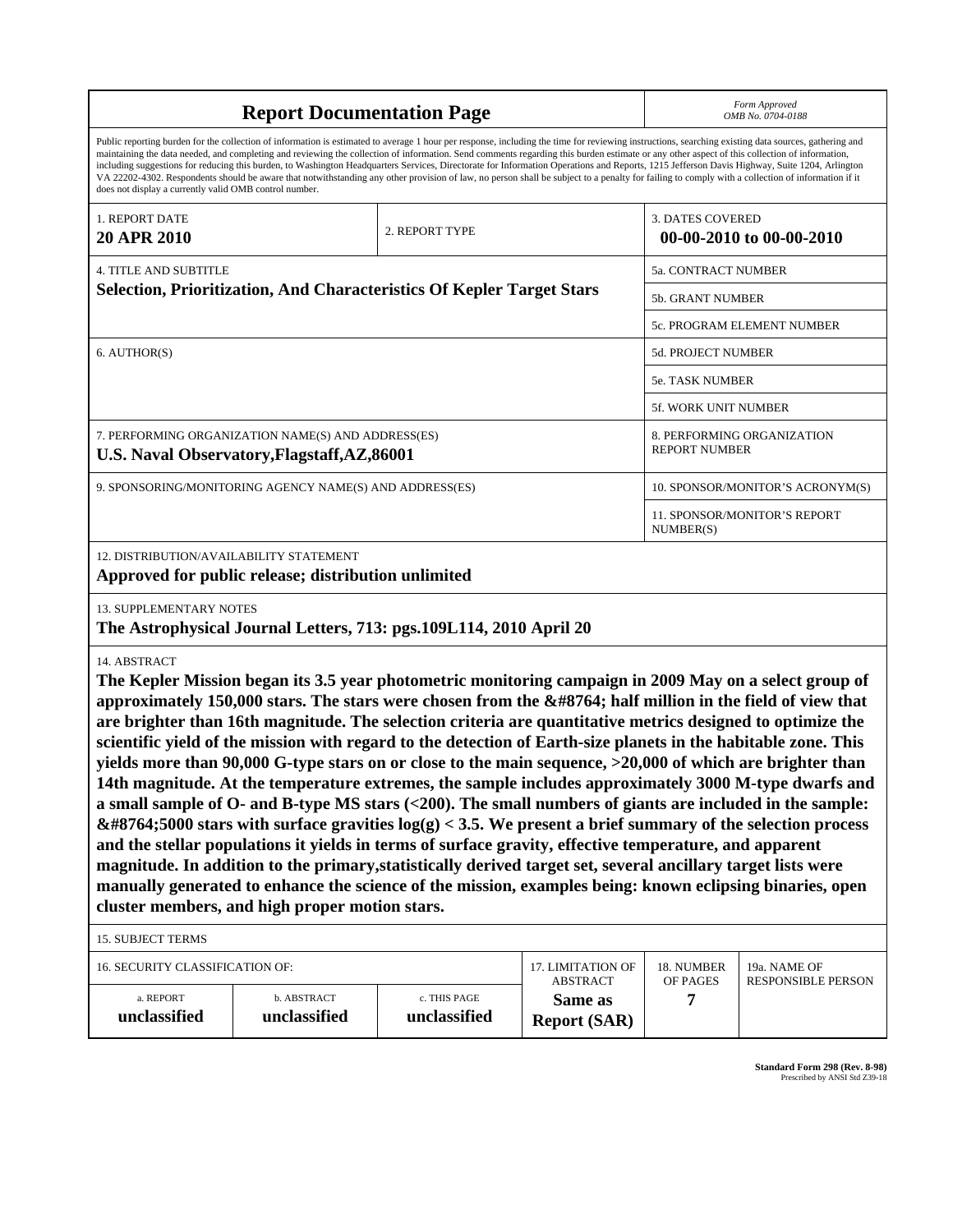magnitudes are federated with the calibrated *g, r, i, z*, and D51 magnitudes for the purpose of stellar classification. Corrections for atmospheric extinction are based on nightly observations of ∼1500 secondary photometric standards within the *Kepler* field. These in turn are tied to *>*300 stars from Sloan Digital Sky Survey (SDSS) DR1 (Stoughton & Jester 2004), selected for distribution on the sky and range in color.

The *g, r, i, z, D51, and J, H, K* magnitudes yield seven independent color measurements that are calibrated by zero-point offsets derived from cluster observations and Sloan standard stars. These seven observables are used together with the *r* magnitude and the galactic latitude to derive 11 parameters, namely, effective temperature  $(T_{\text{eff}})$ , surface gravity  $(\log(g))$ , metallicity  $(log(Z))$ , mass, radius, luminosity, bolometric correction, distance, interstellar extinction  $(A_r \text{ and } A_V)$ , and reddening  $(E_{B-V})$ . Functions relating these parameters (e.g., extinction laws (Cardelli et al. 1989), the radius dependence on mass and surface gravity, the luminosity dependence on effective temperature and radius, and the apparent magnitude dependence on luminosity, the bolometric correction, interstellar extinction, and distance) reduce the number of unknowns from 11 to 5.

Stellar classification requires choosing among model stellar atmospheres that best fit the observables. The Castelli & Kurucz (2004) models provide flux as a function of wavelength for temperatures ranging from 3500 to 50,000 K, surface gravities of  $0-5.5$  dex, and metallicities of  $-3.5$  to  $+0.5$ . Fluxes are transformed into magnitudes by multiplying by an estimate of the CCD response and filter transmission and integrating over wavelength. The model colors (formed taking relevant magnitude differences) are calibrated to the cluster observations using a zero-point offset and a term linear in  $(g - r)$ . The evolutionary tracks of Girardi et al. (2000) are used to constrain stellar luminosity (and, ultimately, radius and mass) given effective temperature and surface gravity (assuming solar metallicity).

The photometric data are minimally sufficient for obtaining reliable surface gravity determinations. The parameter estimation is, therefore, carried out using additional astrophysical information to form Bayesian priors. A star's physical parameters (given as the vector  $\vec{x}$ ) are those which maximize the posterior probability of obtaining the observed magnitudes and colors (given as the vector  $\vec{q}$ ). The posterior probability,  $P(\vec{x}|\vec{q})$ , is given by

$$
P(\vec{x}|\vec{q}) = [P_0(x)P(\vec{q}|\vec{x})]/P_0(\vec{q}).
$$
 (1)

The denominator in this expression, the a priori probability of observing photometric indices given by  $\vec{q}$ , is a normalization that does not depend upon the parameters  $\vec{x}$  of interest; for purposes of maximizing the posterior probability, it may be ignored.

Assuming independent, Gaussian-distributed errors, one can write

$$
P(\vec{q}|\vec{x}) = \exp(-\chi^2),\tag{2}
$$

where  $\chi^2$  is the usual goodness-of-fit statistic. The prior probability,  $P_0(\vec{x})$ , is parametrized as

$$
P_0(\vec{x}) = P_{\text{HR}}[T_{\text{eff}}, \log(g)] P_Z[\log Z] P_z(z), \tag{3}
$$

where  $P_{HR}$  is the probability of finding a star in a given region of the H-R diagram (parametrized in terms of effective temperature and surface gravity),  $P_Z$  is the probability of having a metallicity *Z*, and  $P_z$  is the probability of being situated at a height, *z*, above the galactic plane.  $P_{HR}$  is constructed from the 9590 Hipparcos stars having parallaxes known to better than 10%. The metallicity distribution is taken from the compilation of Nordström et al. (2004) for 14,000 bright, nearby stars. The stellar density is assumed to decrease exponentially with a scale height of 300 pc. It allows for the cubic increase in volume with increasing distance.

The advantage of employing the Bayesian method is that implausible stellar classifications are ruled out a priori. The disadvantage is that stars with rare properties are likely to be misclassified. For our primary objective—that of distinguishing giants from dwarfs—the Bayesian approach can be expected to work well. Stellar parameters are derived for ∼80% of the stars brighter than 17th magnitude. The classification can fail for a multitude of reasons, the most common of which is related to the completeness of the photometric measurements. Classification is not attempted if there are fewer than two valid optical magnitudes or three NIR magnitudes in the database. This completeness rate is independent of magnitude for stars brighter than  $r = 17$ .

The photometry and derived parameters are archived in the KIC together with results from other photometric survey catalogs (e.g., 2MASS, USNO-B, Tycho, and Hipparcos) in order to provide a full census of point sources in the field down to SDSS  $g = 20$  corresponding to the completeness of the USNO-B catalog (Monet et al. 2003). The stellar parameters form the basis for target selection and prioritization.

During the commissioning phase, 9.7 days of 30 minute cadence photometry was collected on a sample of 52,496 of the brightest stars (avoiding excessively crowded stars). From this sample, one-thousand bright, unsaturated, known giants (wellstudied astrometric grid stars) and MS dwarfs (as indicated by KIC classifications and, in some cases, confirmed by Hipparcos parallaxes) were used to assess the reliability of the classifications in the *KIC*. A study of 7 days of *Hubble Space Telescope* photometry (five samples per 96 minute orbit) of bulge stars suggests that high-precision light curves at sufficiently high cadence can be used as a luminosity class discriminator (Gilliland 2008). The rms variability of the giant light curves is typically at least 1 order of magnitude larger than that of dwarfs. Giants also present distinct frequency characteristics: quasi-periodic variations with several distinct frequencies over a narrow range while dwarfs exhibit predominantly white noise over a 10 day window. This photometric luminosity class discriminator was applied to the giant*/*dwarf control samples. The results were inspected manually to assess the reliability of the stellar classifications in the KIC with regard to giant*/*dwarf separation. The KIC designations agree with the variability discriminator *>*90% of the time for unsaturated stars brighter than 13th magnitude.

#### 3. TARGET SELECTION

We approach target selection by computing, for every KICclassified star in the field, the radius of the smallest planet detectable at the  $7.1\sigma$  level (threshold at which we expect less than one statistical false-positive) over the mission lifetime. The total S*/*N is the ratio of the transit depth (which depends on the ratio of the planet to star surface area) to the total noise,  $\sigma_{\text{tot}}$ , in the folded and binned light curve. The calculation requires knowledge of the stellar parameters as well as the instrument performance. The per-cadence noise is modeled and scaled by  $1/\sqrt{N_{\text{tr}}}$  where  $N_{\text{tr}}$  is the number of transits observed over the 3.5 year mission duration and by  $1/\sqrt{N_{\text{sample}}}$  where  $N_{\text{sample}}$  is the number of 30-minute samples per transit event to give  $\sigma_{\text{tot}}$ . The number of transits depends on the orbital period for a given stellar mass, *M*∗, and semimajor axis, *a*, while the number of samples per transit depends on the transit duration  $(t<sub>tr</sub>)$  which,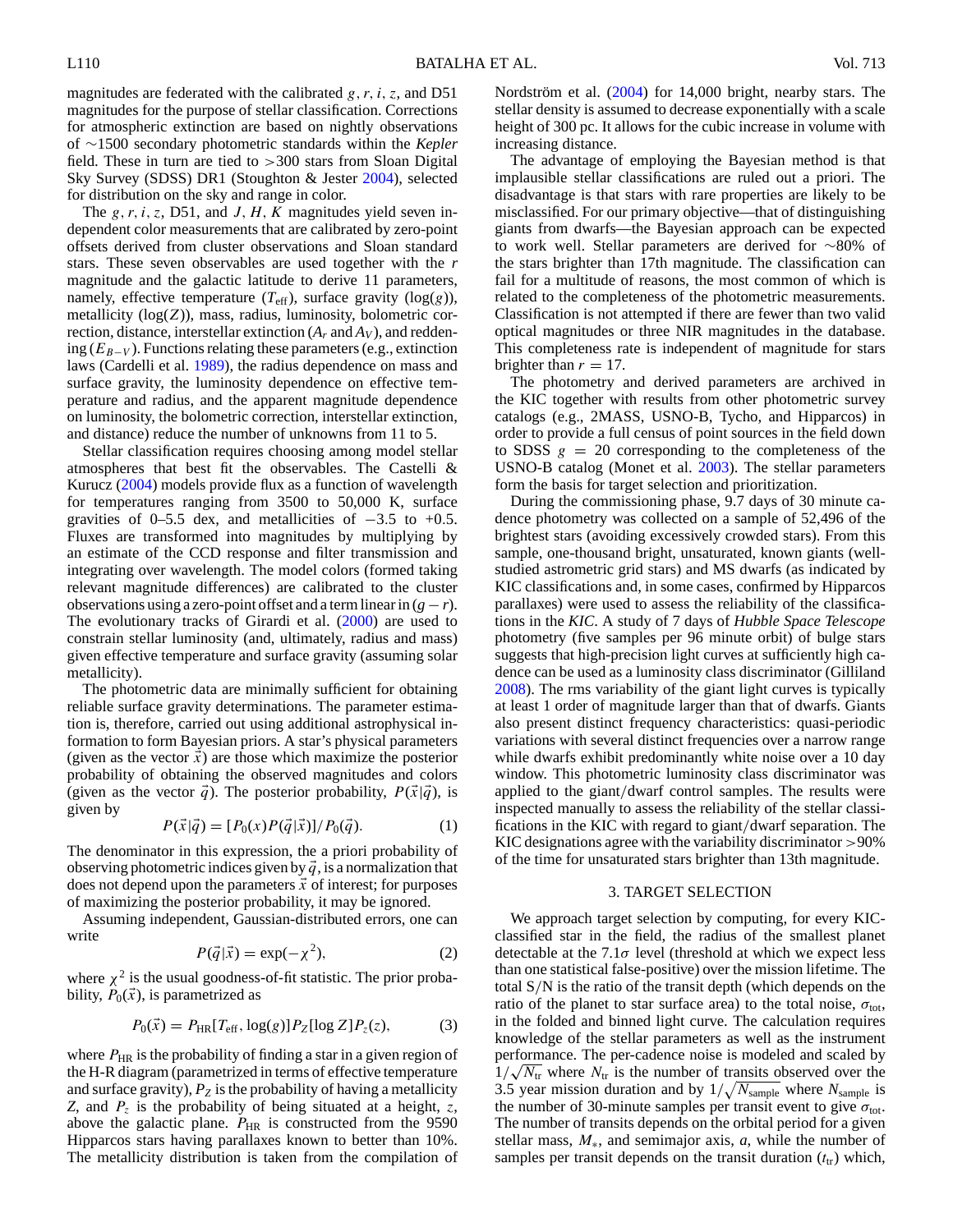### No. 2, 2010 *KEPLER* TARGET STARS L111



Figure 1. Comparison of the thumbnails of (1) a simulated image (left) and (2) a full-frame image taken during flight (right) shows that the sky is well reproduced by models at even the pixel level. Simulated images use the KIC as input as well as models of the instrument characteristics produced during the commissioning period (e.g., PRF, Focal Planet Geometry, etc.). The middle panel shows the mask that defines the optimal aperture pixels for the target stars in this region of the sky.

assuming a circular orbit, is given by

$$
t_{tr} = \frac{\pi}{4} t_0 = 2R_* \sqrt{\frac{a}{GM_*}},
$$
\n(4)

where  $t_0$  is the central transit duration. It is scaled by  $\pi/4$  to give the mean transit duration for stars randomly distributed in inclination.

The minimum detectable planet radius,  $R_{p,\text{min}}$ , is computed at three semimajor axes: (1) the inner radius of the HZ, (2) half that distance, and (3) five stellar radii. A planet is not considered detectable unless the total S*/*N exceeds 7.1*σ* and at least three transits occur over the 3.5 year mission lifetime. We use the standard solar system inner HZ radius of Kasting et al. (1993) (0.95 AU) and scale it by the ratio of the stellar luminosity (computed from the  $T_{\text{eff}}$  and  $R_*$  archived in the KIC) to that of the Sun.

The completeness of the KIC with regard to point sources down to SDSS  $g = 20$  allows us to simulate the sky and to estimate the crowdedness of every point source. Crowding can lead to flux contamination in the photometric aperture of the target star. The excess flux dilutes the transits in the photometric light curve, thereby reducing their detectability. A crowding metric, *r*, is defined to be the flux of the target star,  $F_*$ , in the photometric aperture expressed as a fraction of the total flux (star plus background flux,  $F_{bg}$ , which includes contributions from zodiacal emission as well as background stars):

$$
r = \frac{F_*}{F_* + F_{\text{bg}}}.\tag{5}
$$

The photometric aperture is defined as the set of pixels that optimizes the total S*/*N and is referred to as the *Optimal Aperture*. It is dependent on the local Pixel Response Function (PRF), measured on-orbit during the commissioning period (Bryson et al. 2010), as well as the distribution of stellar flux on the sky near the target. The latter relies on information from the KIC. An optimal aperture and crowding metric is computed for every potential target star.

Figure 1 shows a small region ( $2 \times 2$  arcmin) of a simulated image (left), sized to highlight individual stars. Also shown (right) is the same region of an actual full-frame image taken on orbit by *Kepler*. Individual stars are well reproduced by simulations as are the pixel-to-pixel brightness differences. Note that the same gray-scale mapping and range is used for

**Table 1** Prioritization: Cumulative Star Counts

| Criteria                                                                                           | Counts |
|----------------------------------------------------------------------------------------------------|--------|
| $N_{\text{tr}} \geqslant 3$ ; $R_{p,\text{min}} \leqslant 1 R_e$ ; $a = \text{HZ}$ ; $Kp < 13$     | 3742   |
| $N_{\text{tr}} \geqslant 3$ ; $R_{p,\text{min}} \leqslant 2R_e$ ; $a = \text{HZ}$ ; $Kp < 13$      | 4169   |
| $N_{\text{tr}} \geqslant 3$ ; $R_{p,\text{min}} \leqslant 1R_e$ ; $a = \text{HZ}$ ; $Kp < 14$      | 9323   |
| $N_{\text{tr}} \geqslant 3$ ; $R_{p,\text{min}} \leqslant 2R_e$ ; $a = \text{HZ}$ ; $Kp < 14$      | 17375  |
| $N_{\text{tr}} \geqslant 3$ ; $R_{p,\text{min}} \leqslant 1R_e$ ; $a = \text{HZ}$ ; $Kp < 15$      | 22714  |
| $N_{\text{tr}} \geqslant 3$ ; $R_{p,\text{min}} \leqslant 1R_e$ ; $a = \text{HZ}$ ; $Kp < 16$      | 25610  |
| $N_{\text{tr}} \geqslant 3$ ; $R_{p,\text{min}} \leqslant 1 R_e$ ; $a = \frac{1}{2}$ HZ; $Kp < 14$ | 30802  |
| $N_{\text{tr}} \geqslant 3$ ; $R_{p,\text{min}} \leqslant 2R_e$ ; $a = \frac{1}{2}$ HZ; $Kp < 14$  | 46366  |
| $N_{\text{tr}} \geqslant 3$ ; $R_{p,\text{min}} \leqslant 2R_e$ ; $a = 5R_*$ ; $Kp < 14$           | 58103  |
| $N_{\text{tr}} \geqslant 3$ ; $R_{p,\text{min}} \leqslant 2R_e$ ; $a = \text{HZ}$ ; $Kp < 15$      | 91755  |
| $N_{\text{tr}} \geqslant 3$ ; $R_{p,\text{min}} \leqslant 2R_e$ ; $a = \text{HZ}$ ; $Kp < 16$      | 154008 |
| $N_{\text{tr}} \geq 3$ ; $R_{p,\text{min}} \leq 2R_e$ ; $a = 5R_*$ ; $Kp < 15$                     | 183563 |
| $N_{\text{tr}} \geq 3$ ; $R_{p,\text{min}} \leq 2R_e$ ; $a = 5R_*$ ; $Kp < 16$                     | 261636 |
|                                                                                                    |        |

each image. The middle panel shows the same region with the optimal aperture pixels blackened out. The diluted fractional transit depth,  $f$ , is related to the intrinsic fractional depth,  $f_0$ , via the crowding metric, *r*:

$$
f = r \times f_0. \tag{6}
$$

Combining the above formulation, the minimum detectable planet radius,  $R_{p,\text{min}}$ , is given by

$$
R_{p,\min} = R_* \sqrt{\frac{7.1\sigma_{\text{tot}}}{r}},\tag{7}
$$

where  $R_*$  is the stellar radius. More than 200,000 stars in *Kepler's* FOV have a minimum detectable planet radius smaller than two earth-radii  $(2R_e)$  at a semimajor axis corresponding to the inner HZ for that star as well as three or more transits over the lifetime of the mission. However, more than 60% are fainter than 15th magnitude and are not, consequently, amenable to high-precision radial velocity follow-up. Clearly, a strict sorting on  $R_{p,\text{min}}$  does not yield the desired population. A more suitable prioritization scheme is required.

### 4. PRIORITIZATION

Table 1 lists the prioritization criteria, ordered from high to low priority, and the resulting cumulative star counts. The highest priority targets are those for which a terrestrial-size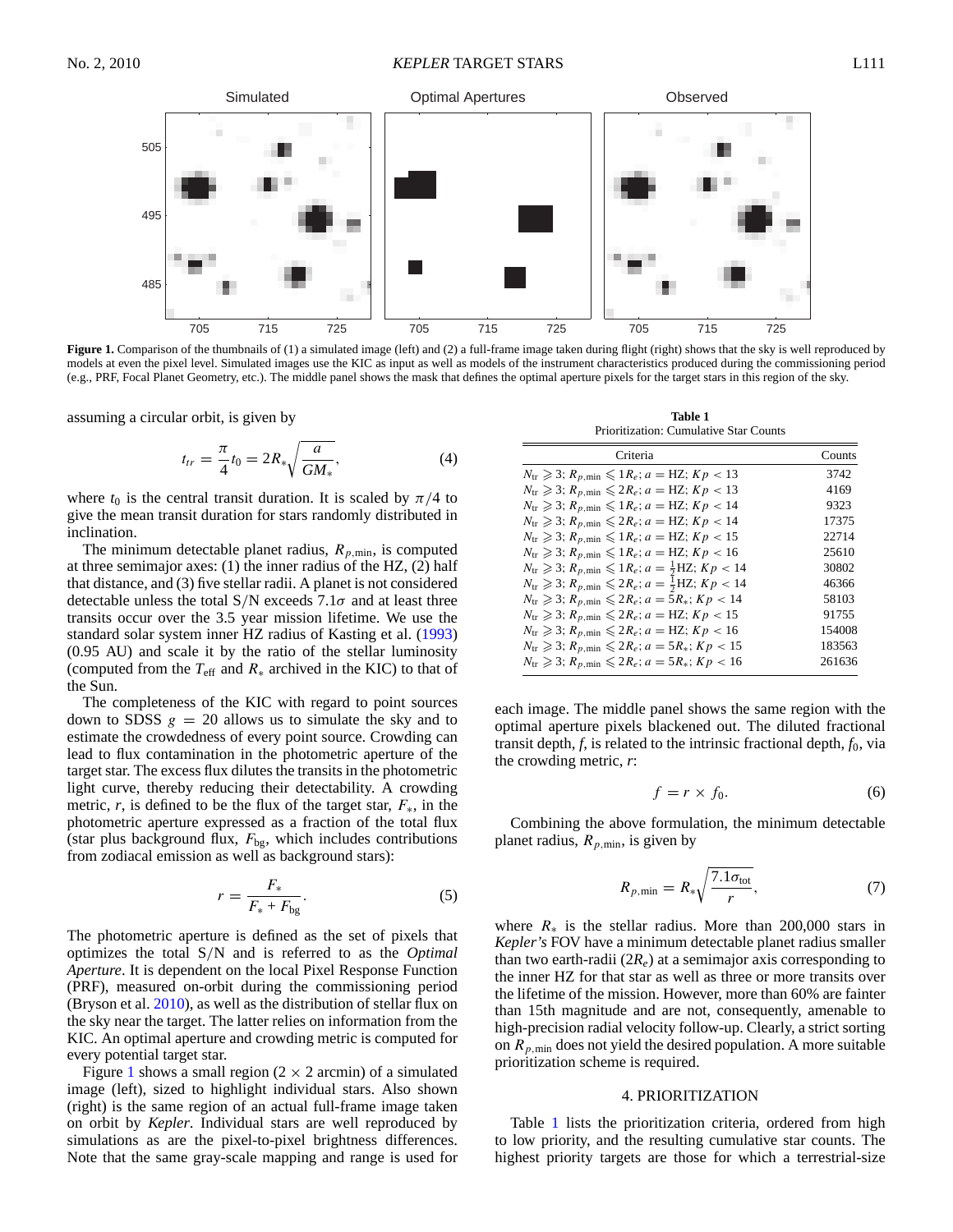**Table 2** Star Counts As a Function of Effective Temperature and Apparent Magnitude (*Kp*) for the 150,000 Highest Priority Target Stars

| Mag   | 10500            | 9500           | 8500           | 7500           | 6500                   | 5500             | 4500           | 3500           | Total        |
|-------|------------------|----------------|----------------|----------------|------------------------|------------------|----------------|----------------|--------------|
|       |                  |                |                |                | $\log g \geqslant 3.5$ |                  |                |                |              |
| 6.50  | $\mathbf{1}$     | $\theta$       | 1              | $\overline{2}$ | $\mathbf{0}$           | 1                | $\overline{0}$ | $\overline{0}$ | 5            |
| 7.50  | 1                | 8              | 9              | 6              | 8                      | 6                | $\overline{0}$ | $\overline{0}$ | 38           |
| 8.50  | 8                | 20             | 25             | 24             | 49                     | 15               | 7              | 8              | 156          |
| 9.50  | 9                | 31             | 81             | 66             | 116                    | 88               | 11             | 4              | 406          |
| 10.50 | 27               | 37             | 100            | 209            | 405                    | 359              | 40             | 9              | 1186         |
| 11.50 | 24               | 58             | 171            | 398            | 1499                   | 1356             | 158            | 37             | 3701         |
| 12.50 | 30               | 44             | 231            | 676            | 4146                   | 4760             | 626            | 62             | 10575        |
| 13.50 | 34               | 53             | 170            | 747            | 9279                   | 15866            | 2213           | 157            | 28519        |
| 14.50 | 3                | $\mathbf{0}$   | $\overline{0}$ | $\mathbf{0}$   | 4855                   | 29352            | 4227           | 554            | 38991        |
| 15.50 | 7                | $\overline{4}$ | $\overline{0}$ | $\overline{0}$ | 4449                   | 42627            | 12093          | 1961           | 61141        |
| Total | 144              | 255            | 788            | 2128           | 24806                  | 94430            | 19375          | 2792           | 144718       |
|       |                  |                |                |                | $\log g < 3.5$         |                  |                |                |              |
| 6.50  | $\overline{0}$   | $\theta$       | $\theta$       | $\theta$       | $\mathbf{0}$           | $\boldsymbol{0}$ | $\overline{0}$ | $\overline{0}$ | $\Omega$     |
| 7.50  | $\overline{0}$   | $\mathbf{0}$   | 1              | 1              | $\overline{c}$         | $\mathfrak{2}$   | 7              | $\mathbf{0}$   | 13           |
| 8.50  | $\overline{0}$   | $\theta$       | 1              | $\overline{c}$ | $\overline{c}$         | 9                | 80             | $\overline{c}$ | 96           |
| 9.50  | $\overline{0}$   | $\overline{0}$ | $\overline{2}$ | 15             | $\overline{c}$         | 27               | 220            | 1              | 267          |
| 10.50 | 1                | $\mathbf{0}$   | 5              | 21             | 7                      | 99               | 452            | $\overline{c}$ | 587          |
| 11.50 | $\overline{0}$   | $\mathbf{0}$   | 1              | 25             | 11                     | 186              | 674            | $\overline{c}$ | 899          |
| 12.50 | $\overline{0}$   | $\mathbf{0}$   | 1              | 12             | 14                     | 347              | 1114           | $\mathbf{0}$   | 1488         |
| 13.50 | $\overline{0}$   | $\mathbf{0}$   | $\overline{0}$ | 6              | 5                      | 518              | 1403           | $\mathbf{0}$   | 1932         |
| 14.50 | $\overline{0}$   | $\mathbf{0}$   | $\overline{0}$ | $\overline{0}$ | $\overline{0}$         | $\mathbf{0}$     | $\overline{0}$ | $\mathbf{0}$   | $\mathbf{0}$ |
| 15.50 | $\boldsymbol{0}$ | $\mathbf{0}$   | $\overline{0}$ | $\overline{0}$ | $\mathbf{0}$           | $\overline{0}$   | $\overline{0}$ | $\mathbf{0}$   | $\mathbf{0}$ |
| Total | 1                | $\mathbf{0}$   | 11             | 82             | 43                     | 1188             | 3950           | 7              | 5282         |

planet is detectable in the HZ and for which  $1-3$  m s<sup>-1</sup> radial velocity precision can be readily achieved with existing instruments and methods ( $Kp \le 14$ ). It is recognized that the very late-type stars will tend to be faint, especially in the optical, and that these populations will benefit considerably from the high-resolution infrared spectrometers and RV templates that are being developed to make use of the proportionately higher photon fluxes these objects emit in the IR. Consequently, the next highest priority targets are those for which Earth-size planets are detectable in the HZ even if they are as faint as 15 and 16 magnitudes. The fainter K and M dwarfs will be captured here. The HZ constraint is relaxed next, bringing in stars that did not meet the three-transit criterion at  $a = HZ$  as well as those that benefit from the additional S*/*N built up by observing more transits at the shorter period orbits.

The end product is a sample of 261*,*636 stars brighter than 16th magnitude that fall on silicon for which a planet of radius  $\leq 2R_e$  is detectable (at acceptable confidence levels) over the duration of the mission. We do not make an attempt to include predictions with regard to stellar variability in the noise models used for target selection (since so little is known about stellar variability across the H-R diagram at this precision). Such a metric can be included in the future as we learn more about the target stars and will be important in the event we are forced to downselect. The final target list is drawn from this prioritized list of stars, trimmed down to meet the mission constraints: the number of targets *<*170*,*000 and the number of pixels *<*5*.*44 million.

# 5. CHARACTERISTICS OF THE TARGET STARS

Table 2 reports the star counts from among the 150,000 highest priority targets, binned by apparent magnitude and effective temperature and separated by surface gravity ( $log g \ge$ 3*.*5 and log *g <* 3*.*5). Some giants make it into the target sample

when the combination of apparent magnitude and stellar radius allows for the detection of planets as small as  $2R_e$  in an orbit as close as 5*R*∗. The sample is dominated by G-type stars on or near the main sequence and stars fainter than 14th magnitude. At the temperature extremes, we have ∼3000 M-type mainsequence stars and *<*200 O- and B-type stars. OB-type stars are rare because of their short MS lifetimes and the fact that the FOV was chosen to avoid young stellar populations (OB associations and star-forming regions).

The stellar sample described here is specific to Quarter 4 (mid-December 2009) and beyond. The populations differ slightly from those observed in 2009 May–December (Batalha et al. 2010) due to revised estimates of the expected per cadence noise and a change in the definition of the crowding metric. The target selection described herein utilizes a crowding metric based on the pixels that define the optimal photometric aperture (Bryson et al. 2010) for each individual star whereas the Batalha et al. (2010) selection utilized a crowding metric based on a fixed  $11 \times 11$  pixel aperture centered on each star.

Table 3 reports star counts for the populations that did not satisfy the detectability criteria. These are the stars brighter than 16th magnitude which can be included in proposals for the Guest Observer Program.<sup>10</sup> The targets brighter than 14th magnitude are almost exclusively evolved stars. Main-sequence stars not being observed by the mission are predominantly G-type stars fainter than 15th magnitude.

# 6. ANCILLARY TARGET LISTS

Table 2 represents the statistically derived *PLANETARY* target list. Several smaller, ancillary target lists have been constructed to ensure that no high-priority targets are missed. All known eclipsing binaries (EBs) in the field (*>*600) are included on an

 $\overline{10}$  http://keplergo.arc.nasa.gov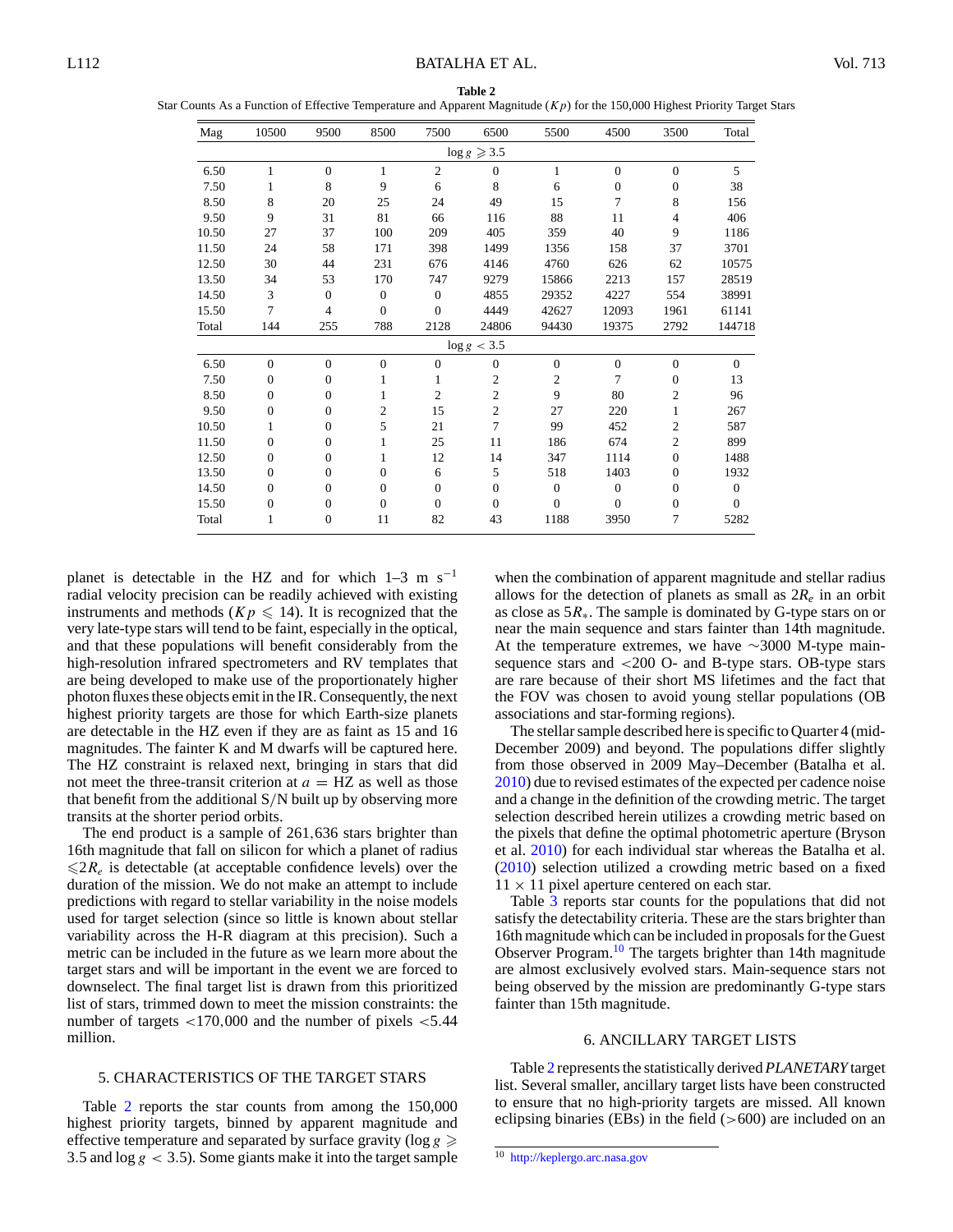Star Counts as a Function of Effective Temperature and Apparent Magnitude (*Kp*) for the Remaining KIC Stars with Stellar Classifications Brighter Than 16th Magnitude

| Mag   | 10500          | 9500           | 8500           | 7500             | 6500                   | 5500           | 4500           | 3500           | Total          |
|-------|----------------|----------------|----------------|------------------|------------------------|----------------|----------------|----------------|----------------|
|       |                |                |                |                  | $\log g \geqslant 3.5$ |                |                |                |                |
| 6.50  | $\mathbf{0}$   | $\mathbf{0}$   | $\Omega$       | $\mathbf{0}$     | $\mathbf{0}$           | $\mathbf{0}$   | $\overline{0}$ | $\mathbf{0}$   | $\overline{0}$ |
| 7.50  | $\overline{0}$ | $\mathbf{0}$   | $\overline{0}$ | $\overline{0}$   | 0                      | 0              | $\overline{0}$ | $\overline{0}$ | 0              |
| 8.50  | $\Omega$       | $\Omega$       | $\Omega$       | $\boldsymbol{0}$ | 0                      | 0              | $\overline{0}$ | $\theta$       | 0              |
| 9.50  | $\overline{0}$ | $\mathbf{0}$   | $\Omega$       | 0                | 0                      | $\overline{0}$ | 0              | 0              | 0              |
| 10.50 | $\overline{0}$ | $\mathbf{0}$   | $\overline{0}$ | $\overline{0}$   | $\overline{0}$         | 0              | $\overline{0}$ | $\overline{0}$ | $\mathbf{0}$   |
| 11.50 | $\Omega$       | $\mathbf{0}$   | $\Omega$       | 0                | 0                      | $\overline{0}$ | 0              | 0              | 0              |
| 12.50 | $\Omega$       | $\mathbf{0}$   | $\Omega$       | $\overline{0}$   | 0                      | $\overline{0}$ | 0              | $\overline{0}$ | 0              |
| 13.50 | $\theta$       | $\theta$       | $\Omega$       | $\overline{0}$   | $\theta$               | $\theta$       | $\theta$       | $\theta$       | 0              |
| 14.50 | 50             | 74             | 212            | 707              | 11340                  | 14083          | 2998           |                | 29465          |
| 15.50 | 66             | 87             | 277            | 1038             | 25476                  | 55506          | 7737           | 107            | 90294          |
| Total | 116            | 161            | 489            | 1745             | 36816                  | 69589          | 10735          | 108            | 119759         |
|       |                |                |                |                  | $\log g < 3.5$         |                |                |                |                |
| 6.50  | $\theta$       | $\overline{0}$ | $\theta$       | $\overline{0}$   | $\mathbf{0}$           | $\overline{0}$ | 1              | $\overline{0}$ |                |
| 7.50  | $\Omega$       | $\mathbf{0}$   | $\Omega$       | $\boldsymbol{0}$ | $\mathbf{0}$           | $\mathbf 0$    | 4              | $\overline{c}$ | 6              |
| 8.50  | $\overline{0}$ | $\mathbf{0}$   | $\overline{0}$ | $\overline{0}$   | 0                      |                | 81             | 52             | 134            |
| 9.50  | $\Omega$       | $\mathbf{0}$   | $\Omega$       | $\overline{0}$   | 0                      | 8              | 295            | 125            | 428            |
| 10.50 | $\Omega$       | $\mathbf{0}$   | $\Omega$       | $\overline{0}$   | 0                      | 37             | 989            | 273            | 1299           |
| 11.50 | $\overline{0}$ | $\mathbf{0}$   | $\Omega$       | 0                | 1                      | 98             | 2691           | 404            | 3194           |
| 12.50 | $\Omega$       | $\mathbf{0}$   | $\Omega$       | 1                | 1                      | 209            | 5673           | 505            | 6389           |
| 13.50 | $\overline{0}$ | $\mathbf{0}$   | 1              |                  | 2                      | 375            | 10254          | 424            | 11057          |
| 14.50 | $\Omega$       | $\mathbf{0}$   | $\Omega$       | 2                | 13                     | 1251           | 15328          | 311            | 16905          |
| 15.50 | $\Omega$       | $\mathbf{0}$   | $\Omega$       | 5                | 11                     | 1672           | 15657          | 252            | 17597          |
| Total | $\overline{0}$ | $\mathbf{0}$   | 1              | 9                | 28                     | 3651           | 50973          | 2348           | 57010          |

EB target list drawn from ground-based surveys (Pigulski et al. 2009; Mjaseth et al. 2007; Hartman et al. 2004) and from EBs already flagged in the SIMBAD database. EB light curves will be combed for transit events and subjected to eclipse timing using techniques developed by Kepler Participating Scientists. There are four open clusters in the *Kepler* FOV: NGC 6866 (∼0.5 Gyr), NGC 6811 (∼1 Gyr), NGC 6819 (∼2.5 Gyr), and NGC 6791 (∼10 Gyr). All known members are included in a *CLUSTER* target list. The clusters will be used to extend the age-rotation relation beyond the age of the Hyades (Meibom 2009). This calibration will help to define the ages of stars with planets. The closest main-sequence stars are explicitly added to the target list by including (1) 141 high proper motion K and M dwarfs from the LSPM-North catalog (Lepine & Shara 2005), (2) stars with Hipparcos parallaxes that confirm their mainsequence status (∼200 stars), and (3) M dwarfs from the Gliese catalog (∼10). Many of the targets captured in the above lists are also identified by the statistical selection process based on detectability metrics. However, explicit inclusion ensures that these high-priority targets will not be inadvertently dropped in future down-selects.

Finally, as noted in Section 2,  $\sim$ 20% of the stars in the KIC brighter than  $Kp = 17$  lack effective temperature, surface gravity, and radius estimates. Consequently, we began science operations observing ∼10*,*000 unclassified stars brighter than 14th magnitude. The number has been reduced by applying the photometric luminosity class discriminator described in Section 2 to the data collected during commissioning and the first 33 days of science operations. 1996 of the ∼10*,*000 stars have been explicitly included as a result of the dwarf*/* giant discriminator while 2272 of the ∼10*,*000 stars have been explicitly excluded. The remaining ∼6000 remain on the unclassified target list pending additional data. The unclassified stars that were determined to be giants comprise part of the Quarter 2 Dropped Target List. The light curves of dropped

targets are made available to the public 60 days after release (Haas et al. 2010).

#### 7. SUMMARY

*Kepler* is observing more than 150,000 stars during the first year of mission operations, more than 90,000 of which are Gtype stars on or near the main sequence; 10,575 are G-type stars brighter than 13th magnitude; and 28,519 are G-type stars brighter than 14th magnitude. Over 90% of the target stars are selected based on detectability metrics that suggest that a terrestrial-size planet  $(R < 2R_e)$  is detectable in 3.5 years. The detectability metrics are derived from stellar properties in the KIC. Stellar classifications (surface gravity, effective temperature, and the inferred stellar radius) are complete at the 80% level, independent of magnitude. A photometric luminosity class discriminator is applied to 1000 main sequence and 1000 Giant light curves (as indicated by KIC classifications and confirmed, in some cases, by Hipparcos parallaxes) from commissioning data. We report agreement between the KIC and photometric discriminators *>*90% of the time for stars brighter than 13th magnitude. Priority on the target list is given to stars that can be followed up with high-precision radial velocity measurements from current ground-based facilities. High priority is also assigned to the fainter  $(14 \leqslant Kp <$ 16) K- and M-type dwarfs that will benefit from future IR spectrometers. Ancillary target lists are generated for special purposes (e.g., to detect planets around EBs, to extend the agerotation relation for main-sequence stars, and to ensure that the closest main-sequence stars are included). Finally, the characteristics of the stars that are not being observed are provided for prospective Guest Observers.

Funding for this Discovery mission is provided by NASA's Science Mission Directorate.